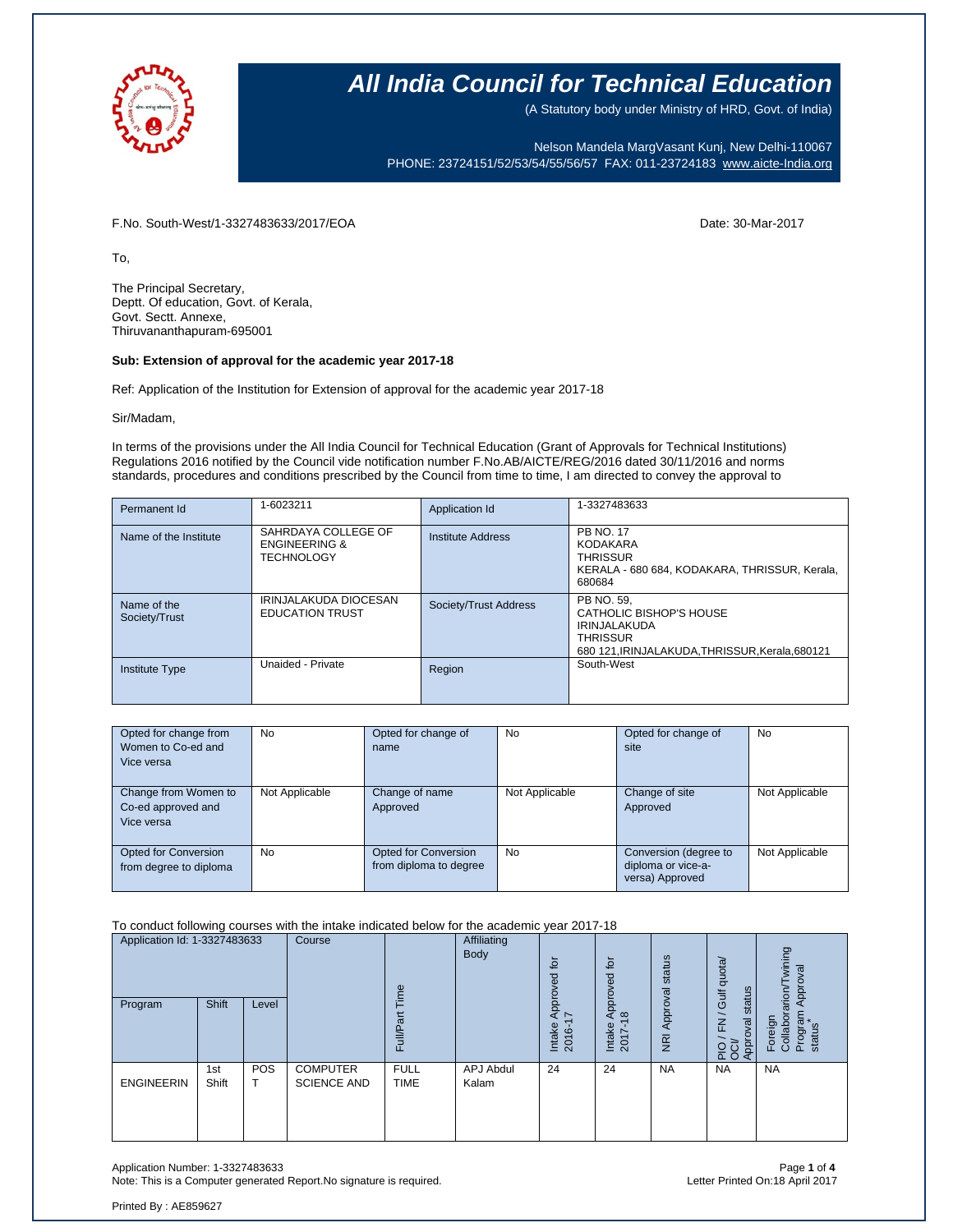

(A Statutory body under Ministry of HRD, Govt. of India)

Nelson Mandela MargVasant Kunj, New Delhi-110067 PHONE: 23724151/52/53/54/55/56/57 FAX: 011-23724183 [www.aicte-India.org](http://www.aicte-india.org/)

| <b>G AND</b><br><b>TECHNOLO</b><br>GY                      |              | <b>GRA</b><br><b>DUA</b><br><b>TE</b>              | <b>ENGINEERING</b>                                                                  |                            | Technological<br>University,<br>Kerala                              |     |     |           |           |           |
|------------------------------------------------------------|--------------|----------------------------------------------------|-------------------------------------------------------------------------------------|----------------------------|---------------------------------------------------------------------|-----|-----|-----------|-----------|-----------|
| <b>ENGINEERIN</b><br>G AND<br><b>TECHNOLO</b><br>GY        | 1st<br>Shift | POS<br>T.<br>GRA<br><b>DUA</b><br>TE               | <b>EMBEDDED</b><br><b>SYSTEMS</b>                                                   | <b>FULL</b><br><b>TIME</b> | <b>APJ Abdul</b><br>Kalam<br>Technological<br>University,<br>Kerala | 24  | 24  | <b>NA</b> | <b>NA</b> | <b>NA</b> |
| <b>ENGINEERIN</b><br><b>G AND</b><br><b>TECHNOLO</b><br>GY | 1st<br>Shift | POS<br>Т<br>GRA<br><b>DUA</b><br><b>TE</b>         | <b>INDUSTRIAL</b><br><b>BIOTECHNOLO</b><br>GY                                       | <b>FULL</b><br><b>TIME</b> | <b>APJ Abdul</b><br>Kalam<br>Technological<br>University,<br>Kerala | 24  | 24  | <b>NA</b> | <b>NA</b> | <b>NA</b> |
| <b>ENGINEERIN</b><br><b>G AND</b><br><b>TECHNOLO</b><br>GY | 1st<br>Shift | POS<br>T<br>GRA<br><b>DUA</b><br>TE                | <b>POWER</b><br><b>ELECTRONICS</b><br>AND DRIVES                                    | <b>FULL</b><br><b>TIME</b> | <b>APJ Abdul</b><br>Kalam<br>Technological<br>University,<br>Kerala | 24  | 24  | <b>NA</b> | <b>NA</b> | <b>NA</b> |
| <b>ENGINEERIN</b><br><b>G AND</b><br><b>TECHNOLO</b><br>GY | 1st<br>Shift | <b>UND</b><br>ER<br>GRA<br><b>DUA</b><br>TE        | <b>BIOMEDICAL</b><br><b>ENGINEERING</b>                                             | <b>FULL</b><br><b>TIME</b> | <b>APJ Abdul</b><br>Kalam<br>Technological<br>University,<br>Kerala | 60  | 60  | Yes       | <b>NA</b> | <b>NA</b> |
| <b>ENGINEERIN</b><br><b>G AND</b><br><b>TECHNOLO</b><br>GY | 1st<br>Shift | <b>UND</b><br>ER<br><b>GRA</b><br><b>DUA</b><br>TE | <b>BIOTECHNOLO</b><br>GY                                                            | <b>FULL</b><br><b>TIME</b> | <b>APJ Abdul</b><br>Kalam<br>Technological<br>University,<br>Kerala | 60  | 60  | Yes       | <b>NA</b> | <b>NA</b> |
| <b>ENGINEERIN</b><br><b>G AND</b><br><b>TECHNOLO</b><br>GY | 1st<br>Shift | <b>UND</b><br>ER<br>GRA<br><b>DUA</b><br>TE        | <b>CIVIL</b><br><b>ENGINEERING</b>                                                  | <b>FULL</b><br><b>TIME</b> | <b>APJ Abdul</b><br>Kalam<br>Technological<br>University,<br>Kerala | 60  | 60  | Yes       | <b>NA</b> | <b>NA</b> |
| <b>ENGINEERIN</b><br><b>G AND</b><br><b>TECHNOLO</b><br>GY | 1st<br>Shift | <b>UND</b><br>ER<br>GRA<br><b>DUA</b><br>TE        | <b>COMPUTER</b><br><b>SCIENCE AND</b><br><b>ENGINEERING</b>                         | <b>FULL</b><br><b>TIME</b> | <b>APJ Abdul</b><br>Kalam<br>Technological<br>University,<br>Kerala | 120 | 120 | Yes       | <b>NA</b> | <b>NA</b> |
| <b>ENGINEERIN</b><br>G AND<br><b>TECHNOLO</b><br>GY        | 1st<br>Shift | <b>UND</b><br>ER<br>GRA<br><b>DUA</b><br>TE        | <b>ELECTRICAL</b><br><b>AND</b><br><b>ELECTRONICS</b><br><b>ENGINEERING</b>         | <b>FULL</b><br><b>TIME</b> | APJ Abdul<br>Kalam<br>Technological<br>University,<br>Kerala        | 60  | 60  | Yes       | <b>NA</b> | <b>NA</b> |
| <b>ENGINEERIN</b><br>G AND<br><b>TECHNOLO</b><br>GY        | 1st<br>Shift | <b>UND</b><br>ER<br>GRA<br><b>DUA</b><br>TE        | <b>ELECTRONICS</b><br>AND<br><b>COMMUNICATI</b><br><b>ONS</b><br><b>ENGINEERING</b> | <b>FULL</b><br><b>TIME</b> | <b>APJ Abdul</b><br>Kalam<br>Technological<br>University,<br>Kerala | 120 | 120 | Yes       | <b>NA</b> | <b>NA</b> |

Application Number: 1-3327483633 Page **2** of **4** Note: This is a Computer generated Report.No signature is required.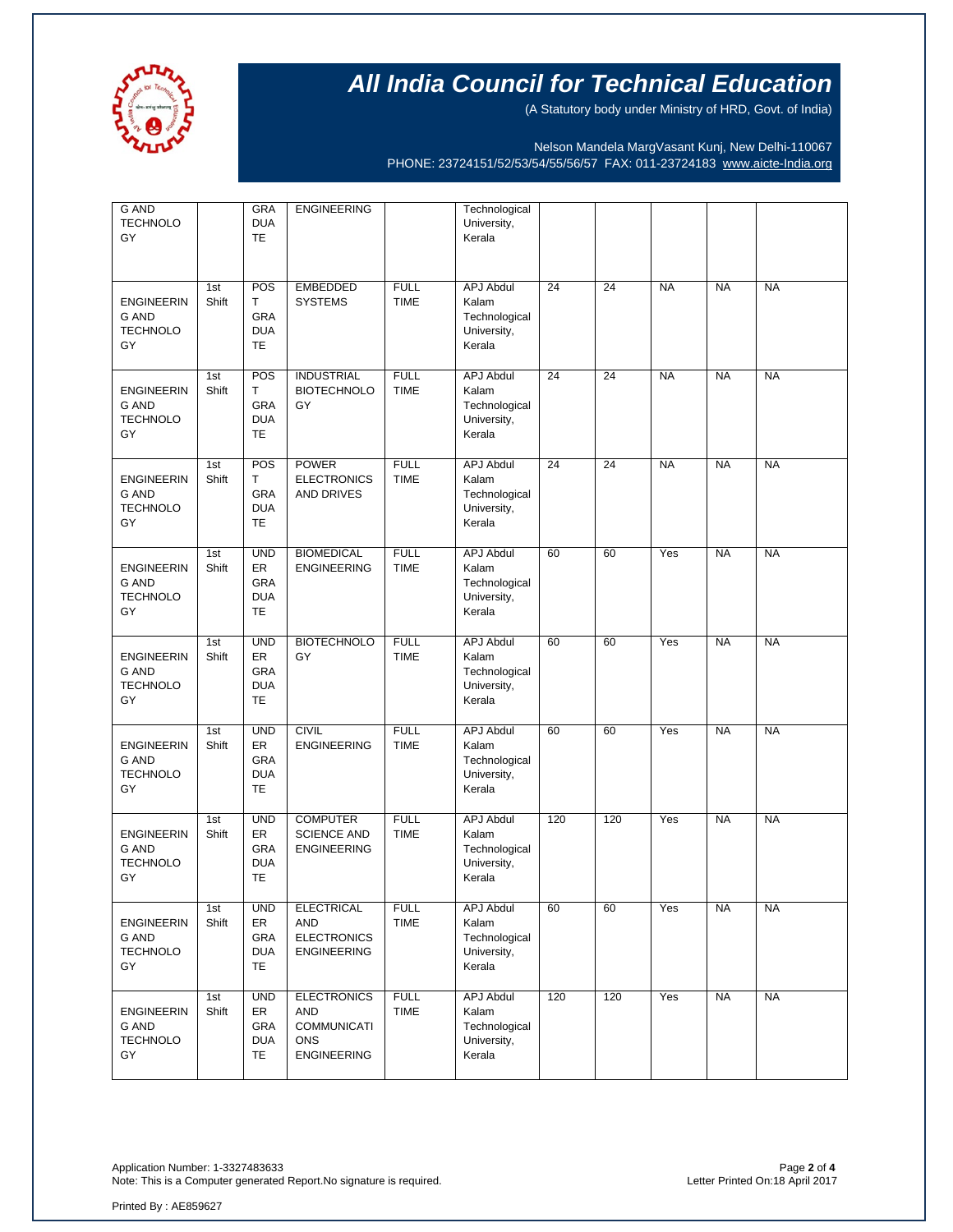

(A Statutory body under Ministry of HRD, Govt. of India)

Nelson Mandela MargVasant Kunj, New Delhi-110067 PHONE: 23724151/52/53/54/55/56/57 FAX: 011-23724183 [www.aicte-India.org](http://www.aicte-india.org/)

The above mentioned approval is subject to the condition that SAHRDAYA COLLEGE OF ENGINEERING & TECHNOLOGY

shall follow and adhere to the Regulations, guidelines and directions issued by AICTE from time to time and the undertaking /

affidavit given by the institution along with the application submitted by the institution on portal.

In case of any differences in content in this Computer generated Extension of Approval Letter, the content/information as approved by the Executive Council / General Council as available on the record of AICTE shall be final and binding.

Strict compliance of Anti-Ragging Regulation:- Approval is subject to strict compliance of provisions made in AICTE Regulation notified vide F. No. 37-3/Legal/AICTE/2009 dated July 1, 2009 for Prevention and Prohibition of Ragging in Technical Institutions. In case Institution fails to take adequate steps to Prevent Ragging or fails to act in accordance with AICTE Regulation or fails to punish perpetrators or incidents of Ragging, it will be liable to take any action as defined under clause 9(4) of the said Regulation.

### **Note: Validity of the course details may be verified at www.aicte-india.org**

 **Prof. A.P Mittal Member Secretary, AICTE**

Copy to:

- **1. The Regional Officer,** All India Council for Technical Education Health Centre Building Bangalore University Campus Bangalore - 560 009, Karnataka
- **2. The Director Of Technical Education\*\*,** Kerala
- **3. The Registrar\*\*,** APJ Abdul Kalam Technological University, Kerala

### **4. The Principal / Director,**

SAHRDAYA COLLEGE OF ENGINEERING & TECHNOLOGY PB NO. 17 KODAKARA **THRISSUR** KERALA - 680 684, KODAKARA,THRISSUR, Kerala,680684

**5. The Secretary / Chairman,**

IRINJALAKUDA DIOCESAN EDUCATION TRUST PB NO. 59, CATHOLIC BISHOP'S HOUSE IRINJALAKUDA **THRISSUR** 680 121, IRINJALAKUDA,THRISSUR, Kerala,680121

### **6. Guard File(AICTE)**

**Note: \*\* - Approval letter copy will not be communicated through post/email. However, provision is made in the portal for downloading Approval letter through Authorized login credentials allotted to concerned DTE/Registrar.** 

Application Number: 1-3327483633 Page **3** of **4** Note: This is a Computer generated Report.No signature is required.